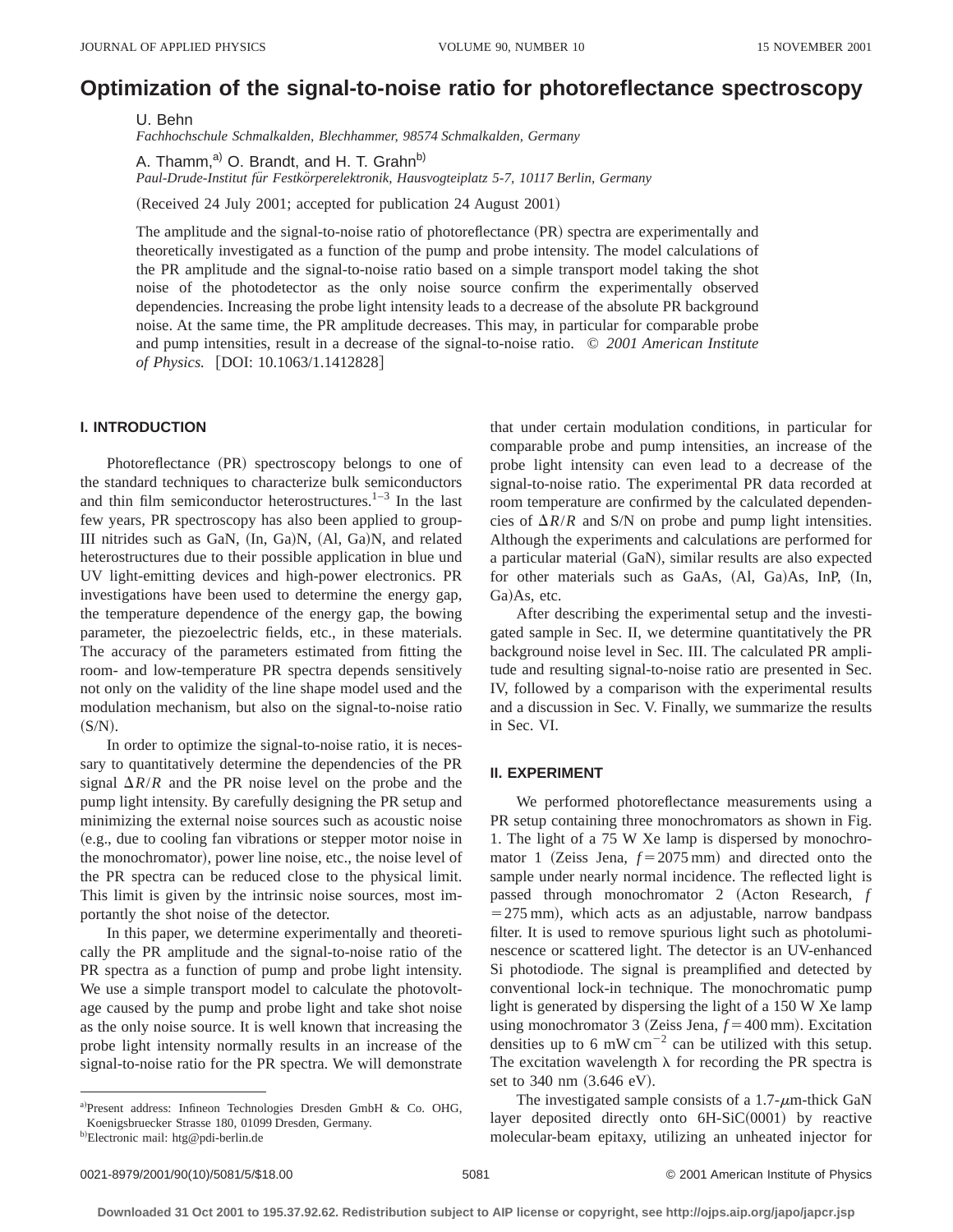

FIG. 1. Schematic diagram of the photoreflectance setup. PD denotes the photodiode.

introducing  $NH_3$  into the system. Details of the growth conditions can be found in Ref. 4. The background electron concentration, as determined by capacitance voltage profiling, amounts to  $2 \times 10^{17}$  cm<sup>-3</sup>.

## **III. DETERMINATION OF THE NOISE LEVEL**

Inevitable intrinsic noise sources in PR spectroscopy are the photodetector shot noise, the Johnson noise of the feedback resistor of the current preamplifier, and the 1/*f* noise. By carefully choosing the modulation frequency and the transresistance of the preamplifier, the 1/*f* noise and the Johnson noise can be kept much smaller than the shot noise  $I<sub>S</sub>$ , which can be expressed as<sup>3</sup>

$$
I_S = \sqrt{2eI_{\rm PD}\Delta f},\tag{1}
$$

where  $e$  denotes the elementary charge,  $I_{\rm PD}$  the current of the photodetector, and  $\Delta f$  the noise bandwidth, which can be determined from the lock-in amplifier time constant  $\tau$  (6 dB/ octave filter) using

$$
\Delta f = \frac{1}{2\pi\tau}.\tag{2}
$$

Taking the shot noise as the only noise source for the PR spectra, the PR background noise can then be determined from

$$
\left(\frac{\Delta R}{R}\right)_{\text{noise}} = \frac{I_S}{I_{\text{PD}}} = \frac{\sqrt{2eI_{\text{PD}}\Delta f}}{I_{\text{PD}}} = \sqrt{\frac{2e\Delta f}{I_{\text{PD}}}} \propto \sqrt{\frac{1}{I_{\text{PD}}}}.
$$
 (3)

Since  $I_{\text{PD}}$  is proportional to the probe light intensity, this equation implies that increasing the probe light intensity and therefore  $I_{\text{PD}}$  by a factor of 4 decreases the PR background noise by a factor of 2. If we take, for example, a typical photodetector current of  $I_{\rm PD}$ =8 nA and a typical noise band-



FIG. 2. Room-temperature PR spectrum of the GaN film measured with a probe light intensity  $P_{\text{probe}} = 0.15 \text{ mW cm}^{-2}$ , a pump light intensity  $P_{\text{pump}}$  $=$  5 mW cm<sup>-2</sup>, a lock-in time constant  $\tau$ = 0.3 s, and an averaging time *t*  $=1$  s per data point. The dotted line shows the same spectrum corrected for a constant modulation voltage.

width  $\Delta f = 1$  Hz, we obtain a shot noise current of  $I_s$  $=$  50.6 fA resulting in a PR background noise level of  $(\Delta R/R)_{\text{noise}}$ =6.33×10<sup>-6</sup>.

Figure 2 shows a PR spectrum of a GaN film recorded at room temperature. The line shape of this spectrum is Franz-Keldysh like, exhibiting the typical Franz-Keldysh oscillations for energies  $E > 3.45$  eV, but it is also influenced by electron–hole interactions as expected from the room temperature absorption data of  $\text{GaN}$ , which show a clear excitonic resonance. The current of the photodiode used for this spectrum is about 8 nA as in the above-mentioned numerical example. Using the noise option of the lock-in amplifier with a bandwidth of  $\Delta f = 1$  Hz, we measure a noise current of  $(57±7)$  fA, which is in very good agreement with the shot noise level calculated from the photodetector current. However, for this spectrum, we actually used a lock-in amplifier time constant of  $\tau=0.3$  s resulting in a noise bandwidth of  $\Delta f$  = 0.53 Hz. Therefore, the PR background noise level calculated from Eq. (3) becomes  $(\Delta R/R)_{\text{noise}}=4.5\times10^{-6}$ , which is about half of the noise level subjectively estimated from the experimental spectra as shown in the inset of Fig. 2. While the subjective estimation of the noise directly from the spectrum corresponds to the amplitude of the noise level, the noise is actually related to the variance of the PR fluctuations.

Although Eq.  $(3)$  shows that an increase of the probe light intensity results in a decrease of the background noise level, the quality of a PR spectrum is rather determined by the signal-to-noise ratio S/N than by the absolute noise level. We define in the following S/N as the ratio between the PR amplitude and the PR background noise level, i.e.,

$$
S/N = \frac{(\Delta R/R)_{amp}}{(\Delta R/R)_{noise}}.\tag{4}
$$

## **IV. DETERMINATION OF THE PR AMPLITUDE AND THE SIGNAL-TO-NOISE RATIO**

We calculate the PR amplitude and the PR signal-tonoise ratio for GaN films assuming shot-noise-limited PR

**Downloaded 31 Oct 2001 to 195.37.92.62. Redistribution subject to AIP license or copyright, see http://ojps.aip.org/japo/japcr.jsp**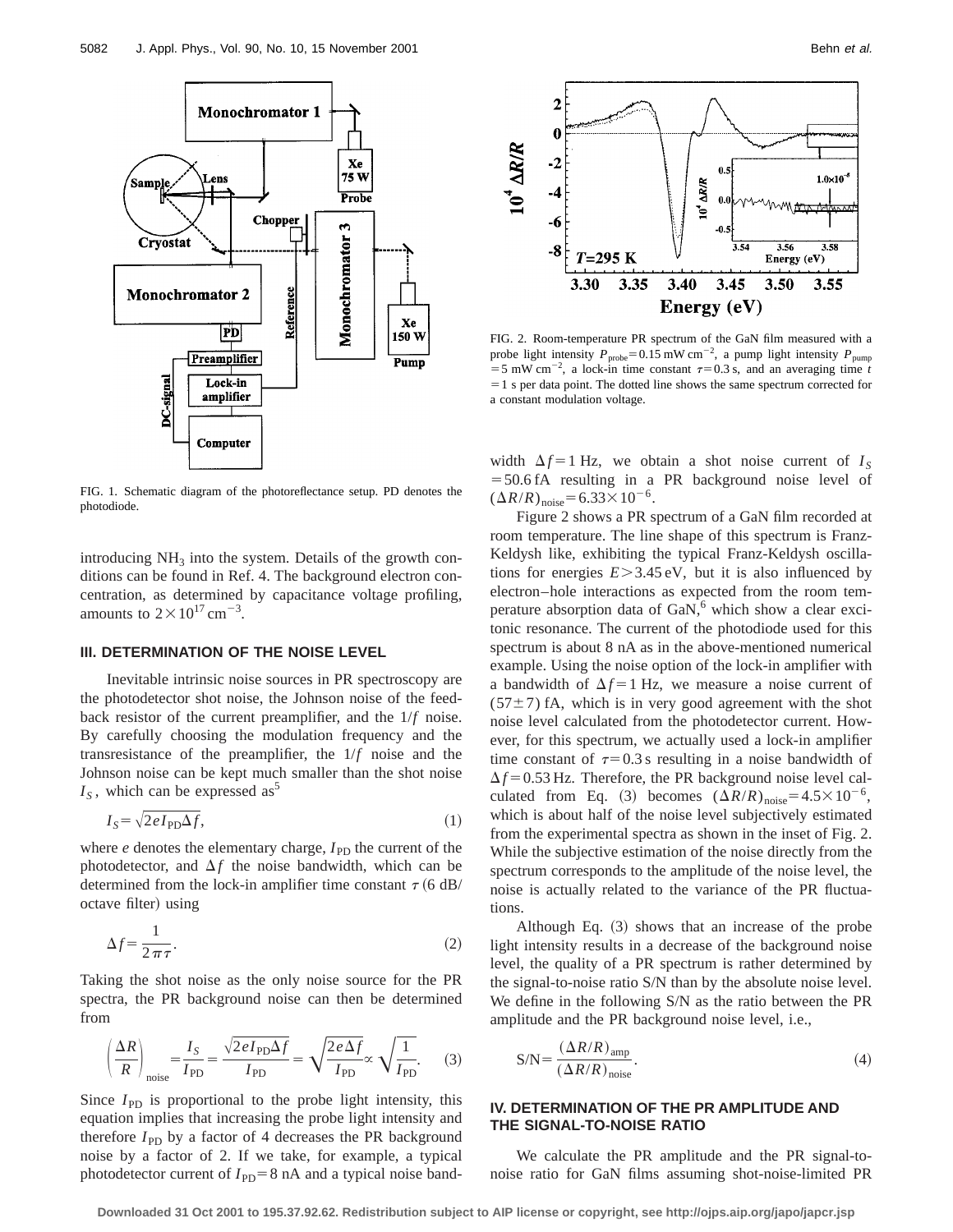spectra and using a simple transport model for determining the surface photovoltage. The following four assumptions are made. First, the modulation mechanism of the PR is based on photoinduced generation of electron–hole pairs and screening of the surface electric field and is therefore electric field modulation. Second, the electric field and the band bending in the depletion layer near the surface are described by the Schottky model. Third, the modulation is assumed to be steady state, i.e., the typical relaxation and drift times are short compared to the modulation period. Fourth, in the low modulation limit, the PR amplitude is proportional to the surface modulation voltage  $V_m$ .<sup>7,8</sup>

The photovoltage can be expressed using transport theory<sup>3,9,10</sup> by

$$
V_S = \frac{\eta k_B T}{e} \ln \left[ \frac{J_{\rm PC}}{J_{\rm ST}(T)} + 1 \right],\tag{5}
$$

where  $\eta$  is an ideality factor,  $k_B$  Boltzmann's constant, and  $J_{ST}(T)$  the saturation (dark) current density.  $J_{PC}$  denotes the photoinduced current density, which can be expressed as<sup>9</sup>

$$
J_{\rm PC} = \frac{e P \gamma (1 - R)}{\hbar \omega} \left( 1 - \frac{\exp(-\alpha W)}{1 + \alpha L_D} \right),\tag{6}
$$

where  $P$  denotes the pump or probe intensity,  $\gamma$  the quantum efficiency, *R* the reflectivity at the surface,  $\hbar \omega$  the photon energy,  $\alpha$  the absorption coefficient, *W* the width of the depletion layer, and  $L<sub>D</sub>$  the diffusion length of the minority carriers. The saturation current density is given by  $3.9$ 

$$
J_{\rm ST} = \frac{A^{*T^2}}{1 + BT^{3/2}} \exp\bigg[-\frac{eV_F(T)}{k_B T}\bigg],\tag{7}
$$

where *A*\*\* denotes the modified Richardson constant and *B* a constant related to the saturation velocity.  $V_F$  is the surface Fermi voltage. In the calculations based on Eqs.  $(5)$ – $(7)$ , we used the experimental absorption data of Fischer *et al.*<sup>6</sup> and the following parameters:  $T=295$  K,  $\eta=1, A^{**}=2.4\times10^5$ A(m K)<sup>-2</sup>,  $B = 4.62 \times 10^{-5}$  K<sup>-3/2</sup>,  $L_D = 2.8 \times 10^{-7}$  m,<sup>11</sup> and  $V_F(295 \text{ K}) = 0.7 \text{ V}.$ 

In photoreflectance measurements, both the pump and the probe light contribute to  $J_{PC}$ . Depending on the chopper state (pump on or off), the sample is modulated between the light levels  $P_{\text{probe}}$  (pump off) and  $P_{\text{probe}} + P_{\text{pump}}$  (pump on), resulting in the two photovoltages  $V_S^{\text{off}}$  and  $V_S^{\text{on}}$ . Using Eq.  $(5)$ , the modulation voltage  $V_m$  is then given by

$$
V_m = V_S^{\text{on}} - V_S^{\text{off}} = \frac{\eta k_B T}{e} \left( \ln \left[ \frac{J_{\text{probe}} + J_{\text{pump}}}{J_{\text{ST}}} + 1 \right] - \ln \left[ \frac{J_{\text{probe}}}{J_{\text{ST}}} + 1 \right]. \tag{8}
$$

This expression can be transformed into

$$
V_m = \frac{\eta k_B T}{e} \ln \left[ 1 + \frac{J_{\text{pump}}}{J_{\text{probe}+J_{\text{ST}}}} \right].
$$
 (9)

Assuming that the amplitude of the PR signal  $(\Delta R/R)_{\text{amp}}$  is proportional to  $V_m$ , it can be described by



FIG. 3. (a) Experimental and (b) calculated curves using Eqs.  $(5)$ – $(10)$  of the PR amplitude  $(\Delta R/R)_{\text{amp}}$  as a function of the pump intensity  $P_{\text{pump}}$  for three different values of the probe intensity  $P_{\text{probe}}$  as indicated.

$$
\left(\frac{\Delta R}{R}\right)_{\text{amp}} = C_1 V_m,\tag{10}
$$

where  $C_1$  is a constant depending on the actual line shape (e.g., Franz-Keldysh like, first derivative excitonic or third derivative) and the line broadening determined by temperature and crystal quality.

Using Eqs.  $(3)$  and  $(4)$ , the signal-to-noise ratio can then be expressed by

$$
S/N = C_1 V_m \sqrt{\frac{I_{\rm PD}}{2e\Delta f}}.\tag{11}
$$

Since the photodetector current is directly proportional to the probe intensity, the signal-to-noise ratio can be written as

$$
S/N = C_2 V_m \sqrt{P_{\text{probe}}},\tag{12}
$$

where  $C_2$  denotes a second constant and  $P_{\text{probe}}$  the intensity of the probe light.

## **V. COMPARISON BETWEEN EXPERIMENTAL AND CALCULATED PR AMPLITUDES AND SIGNAL-TO-NOISE RATIOS**

Figure  $3(a)$  shows the measured dependence of the PR amplitude  $(\Delta R/R)_{\text{amp}}$  on the pump intensity (logarithmic scale) for three different levels of the probe intensity. For large pump intensities ( $P_{\text{pump}} \gg P_{\text{probe}}$ ), the PR signal scales logarithmically with the pump intensity. This observation is very well reproduced by the numerical evaluation of Eqs.  $(5)–(10)$  displayed in Fig. 3(b). Furthermore, the variation of the dependence of  $(\Delta R/R)_{\text{amp}}$  on  $P_{\text{pump}}$  for different probe

**Downloaded 31 Oct 2001 to 195.37.92.62. Redistribution subject to AIP license or copyright, see http://ojps.aip.org/japo/japcr.jsp**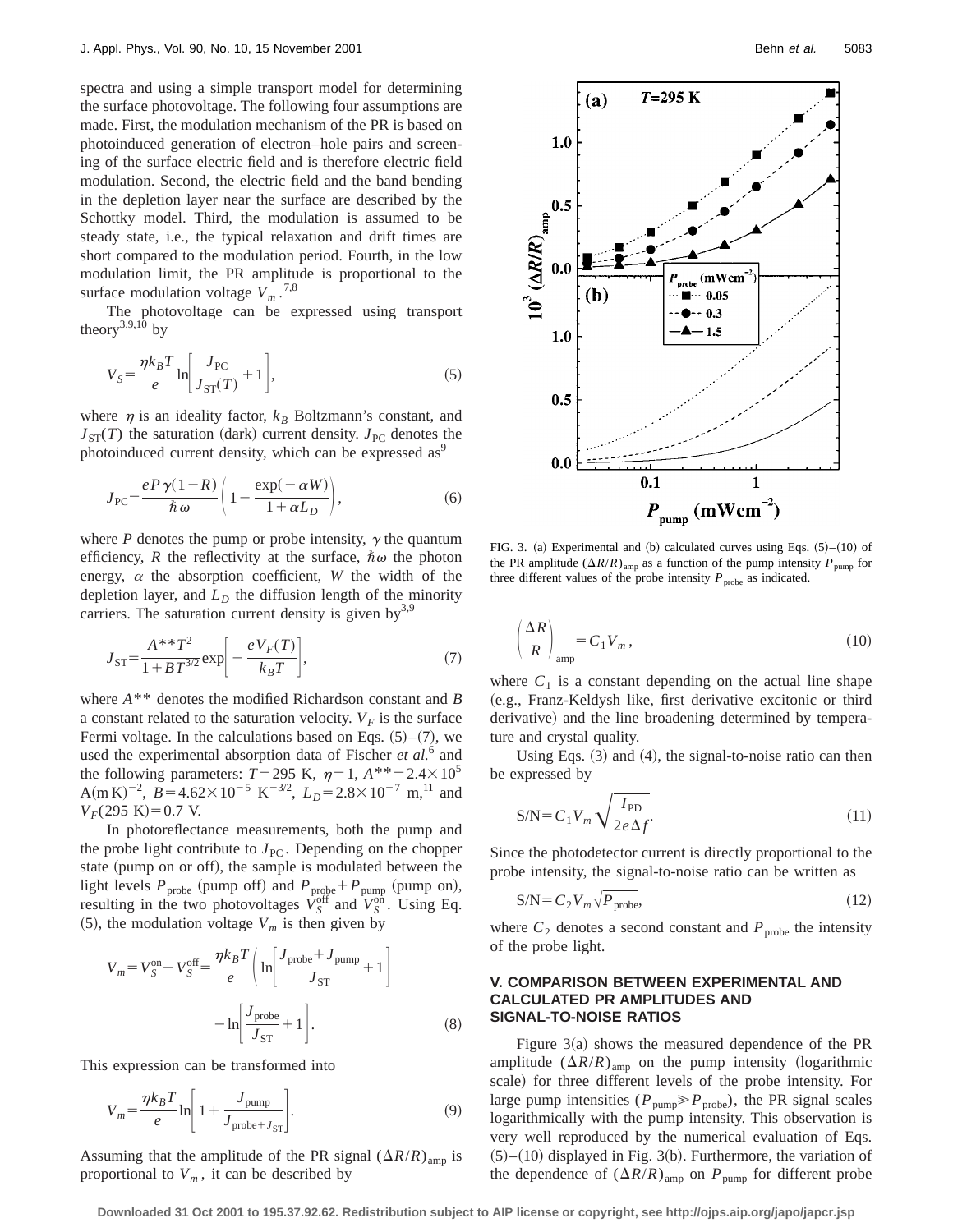



FIG. 4. (a) Experimental and (b) calculated curves using Eqs.  $(5)–(10)$  of the normalized PR amplitude  $(\Delta R/R)_{\text{amp}}$  as a function of probe intensity  $P_{\text{probe}}$  for three different values of the pump intensity  $P_{\text{pump}}$  as indicated. The curves were normalized by taking the  $(\Delta R/R)_{\text{amp}}$  value for the smallest value of  $P_{\text{pump}}$  to be one.

FIG. 5. (a) Experimental and (b) calculated curves using Eqs.  $(4)$ – $(12)$  of the normalized signal-to-noise ratio as a function of probe intensity  $P_{\text{probe}}$ for different values of the pump intensity  $P_{\text{pump}}$  as indicated. The experimental curves were obtained by dividing the PR amplitude by the noise measured with a noise bandwidth of  $\Delta f = 1$  Hz. The curves were normalized by taking the S/N value for the smallest value of  $P_{\text{probe}}$  to be one.

intensities is also in excellent agreement with the experimental observation. Finally, our results confirm the reports of Wagner *et al.*<sup>12</sup> and Hughes *et al.*<sup>13</sup>

In Fig. 4(a), the experimentally observed  $(\Delta R/R)_{\text{amp}}$  is plotted as a function of  $P_{\text{probe}}$  on a linear scale for three different pump intensities.  $(\Delta R/R)_{\text{amp}}$  has been normalized to the value for the smallest probe intensity. Again, the calculated result based on Eqs.  $(5)–(10)$ , which is shown in Fig.  $4(b)$ , agrees very well with the experimental observation. Figure 4 and Eq.  $(9)$  show that an increase of the probe intensity or  $J_{\text{probe}}$ , while keeping the pump intensity or  $J_{\text{pump}}$ as well as  $J_{ST}$  constant, leads to a decrease of the PR amplitude. Therefore, a PR setup utilizing white light as the probe (as used, e.g., in Refs.  $14$  and  $15$ ) results in a reduced PR signal and, consequently, in a poorer signal-to-noise ratio. The much larger intensity of the undispersed white probe light in comparison to spectrally filtering the probe light to a very narrow spectral range strongly increases  $P_{\text{probe}}$ . Therefore, the modulation voltage and the PR amplitude are strongly reduced as shown in Fig. 4.

Another consequence of the dependence of the PR amplitude on the probe intensity shown in Fig. 4 is the spectral variation of the modulation voltage, even if the pump light intensity remains constant. Near the energy gap, the absorption coefficient  $\alpha$  exhibits a strong increase with increasing photon energy  $E_{\text{photon}}$ . Therefore, with increasing  $E_{\text{photon}}$ , more and more probe light is absorbed leading to a decrease of the modulation voltage (cf. Fig. 4), which will result in a change of the PR line shape compared to a spectrum obtained with a constant modulation voltage amplitude as in electroreflectance spectroscopy. In Fig. 2, the dotted line shows the measured PR spectrum corrected for constant modulation voltage by taking into account the spectral dependence of the absorption coefficient  $\alpha$ <sup>6</sup>. This corrected spectrum shows a reduced PR signal, in particular near and below the energy gap. Our calculations show that this effect becomes even more pronounced at low temperatures, where it could lead to considerable errors in the estimation of excitonic transition energies and broadening parameters by fitting the uncorrected low-temperature PR spectra.

Finally, we will compare the experimental and calculated results for the signal-to-noise ratio. As mentioned previously, increasing the probe intensity reduces the absolute PR noise level as shown in Eq.  $(3)$ . At the same time, it decreases the PR amplitude. Therefore, the signal-to-noise ratio may even decrease with increasing probe intensity. Figure  $5(a)$  shows the measured S/N as a function of  $P_{\text{probe}}$  for two different values of  $P_{pump}$ . S/N has been normalized to the value for the smallest probe intensity. We can distinguish two regions. For large pump intensities  $(P_{\text{pump}} \gg P_{\text{probe}})$ , the signal-tonoise-ratio increases with increasing  $P_{\text{probe}}$  following the square-root dependence on  $P_{\text{probe}}$  as predicted by Eq. (12). However, for values of  $P_{\text{pump}}$  in the same range as  $P_{\text{probe}}$ , we clearly observe a very different behavior. When  $P_{\text{probe}}$  becomes larger than  $P_{\text{pump}}$ , the signal-to-noise ratio decreases with increasing  $P_{\text{probe}}$ . Again, the calculations based on Eqs.